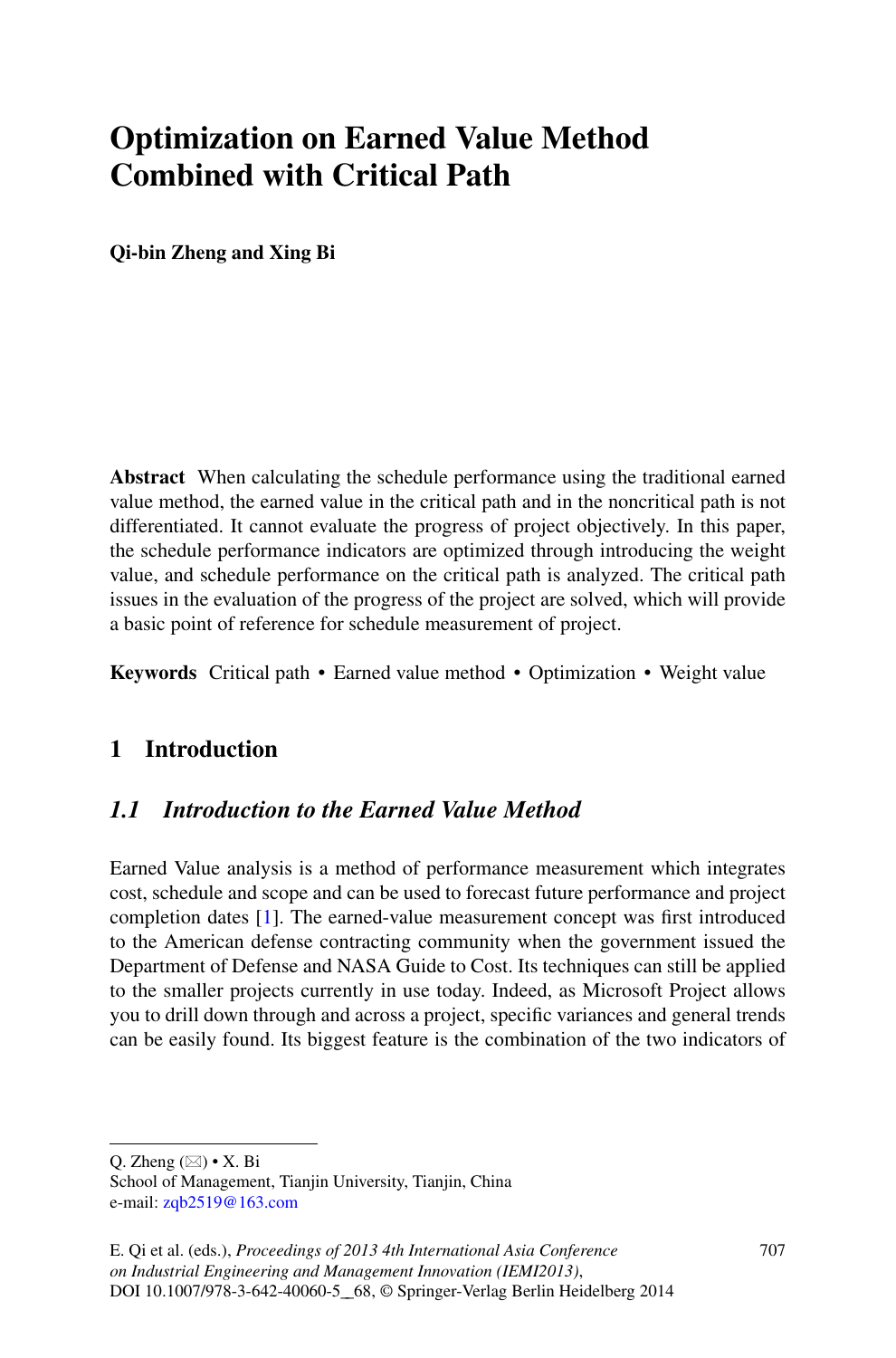<span id="page-1-0"></span>

| Term      | Description   | Interpretation                                                 |
|-----------|---------------|----------------------------------------------------------------|
| <b>PV</b> | Planned value | What is the estimated value of the work planned to be done?    |
| EV        | Earned value  | What is the estimated value of the work actually accomplished? |
| AC        | Actual cost   | What is the actual cost incurred?                              |

**Table 1** Earned value management terms

<span id="page-1-1"></span>**Table 2** Earned value management formula and interpretation

| Term       | Formula   | Interpretation                                                                                     |
|------------|-----------|----------------------------------------------------------------------------------------------------|
| CV         | $EV-AC$   | Negative is over budget                                                                            |
|            |           | Positive is under budget                                                                           |
| SV         | $EV - PV$ | Negative is behind schedule                                                                        |
|            |           | Positive is ahead of schedule                                                                      |
| <b>CPI</b> | EV/AC     | Greater than 1.0 indicates work is accomplished for less cost than<br>what was planned or budgeted |
|            |           | Less than 1.0 indicates the project is facing cost overrun                                         |
| <b>SPI</b> | EV/PV     | Greater than 1.0 indicates work is accomplished for less time than<br>what was planned or budgeted |
|            |           | Less than 1.0 indicates the project is facing time overrun                                         |
|            |           |                                                                                                    |

cost performance and schedule performance, supported by the payment system of incentives, which can improve capital efficiency and labor productivity in the project effectively [\[2\]](#page-7-1). Traditional earned value management is a kind of three-dimensional index system that contains the project scope, schedule and cost and is created by the introduction of the earned value variable [\[3\]](#page-7-2).

Three quantities form the basis for cost and schedule performance measurement using Earned Value Management. They are Planned Value (PV), Earned Value (EV) and Actual Cost (AC) (Table [1\)](#page-1-0). Additional terms are defined to record cost and schedule performance and program budget:

- Schedule Variance  $(SV)$  The difference between the work actually performed  $(EV)$ and the work scheduled (PV). The schedule variance is calculated in terms of the difference in dollar value between the amount of work that should have been completed in a given time period and the work actually completed.
- Cost Variance (CV) The difference between the planned cost of work performed (EV) and actual cost incurred for the work (AC). This is the actual dollar value by which a project is either overrunning or under running its estimated cost.
- Cost Performance Index (CPI) The ratio of cost of work performed (EV) to actual cost (AC). CPI of 1.0 implies that the actual cost matches to the estimated cost.
- Schedule Performance Index (SPI) The ratio of work accomplished (EV) versus work planned (PV), for a specific time period. SPI indicates the rate at which the project is progressing (Table [2\)](#page-1-1) [\[4–](#page-7-3)[6\]](#page-7-4).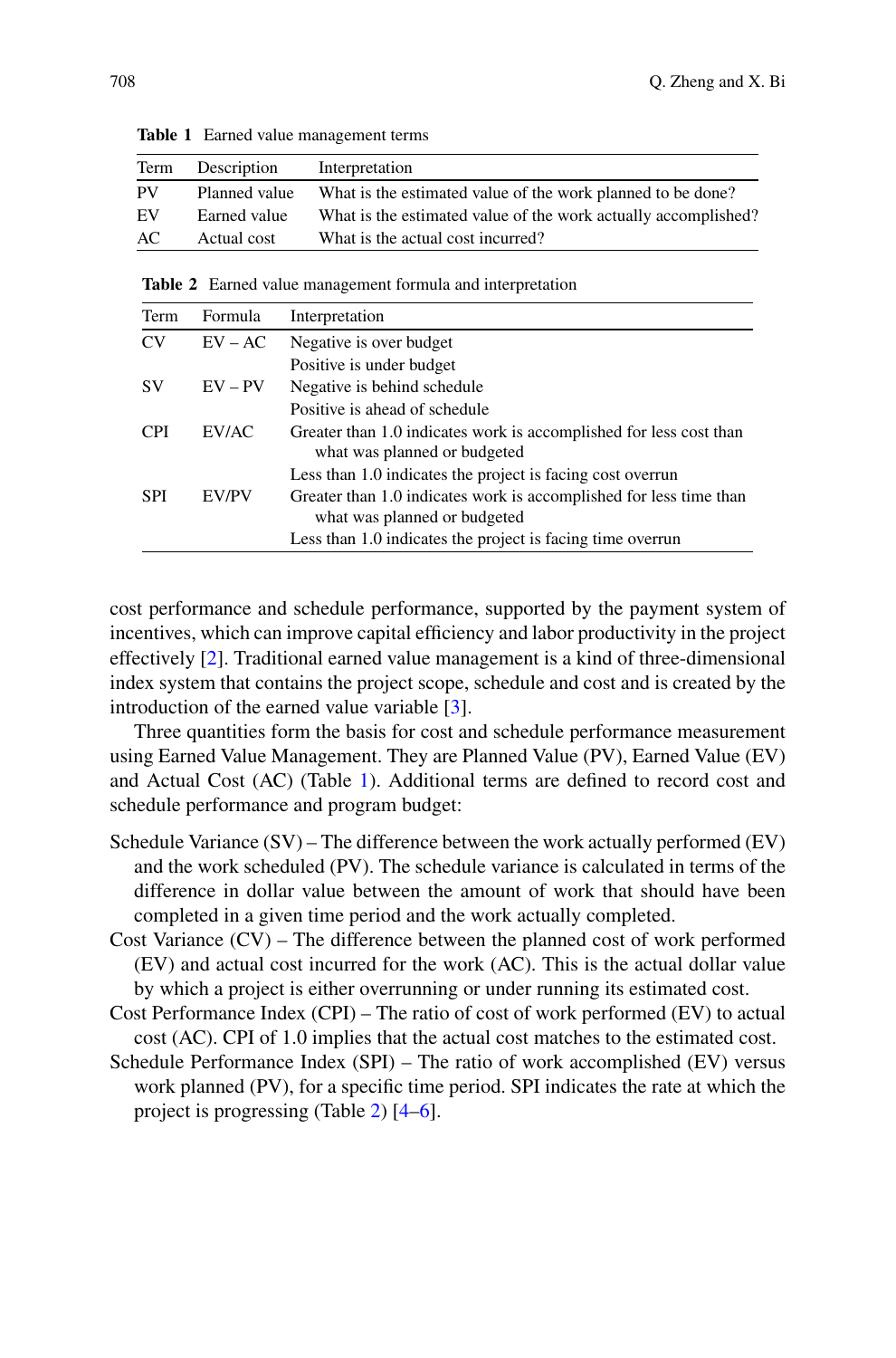### *1.2 Defects of EVM*

Traditional earned value method treats the project as a whole, focusing on the macro- analysis of project performance. It cannot distinguish the critical path from noncritical path activities, ignoring the restraining effect of the critical work on the entire project. For example, the earned value is less than the planned value in some projects behind schedule. On the contrary, the earned value is more than the planned value in some projects ahead of schedule. As long as the cumulative earned value of the entire project is enough, it can achieve a prefect project performance compared with the planned value. While the actual progress of the project implementation has not been reflected accurately [\[7–](#page-7-5)[9\]](#page-7-6).

### **2 Methodology**

# *2.1 Optimization of Schedule Performance Indicators*

The weight value is introduced in order to distinguish critical work from noncritical work in the calculation of schedule performance indicators.

#### **2.1.1 Selection of Weight Value**

In project management, Total Float (TF) is the amount of time that a task in a project network can be delayed without causing a delay to project completion date. An activity on critical path has zero free float [\[10\]](#page-7-7). Total Float can distinguish critical work from noncritical work and reflect various impacts on the entire project duration. Therefore, select

$$
k_i = e^{(-TF_i)} / \sum_{i=1}^{n} e^{(-TF_i)}
$$
 (1)

as the weight value for activity i in the k-th day.  $k_i$  meets the following conditions:

$$
0 \le k_i \le 1 \tag{2}
$$

$$
\sum_{i=1}^{n} k_i = 1 \tag{3}
$$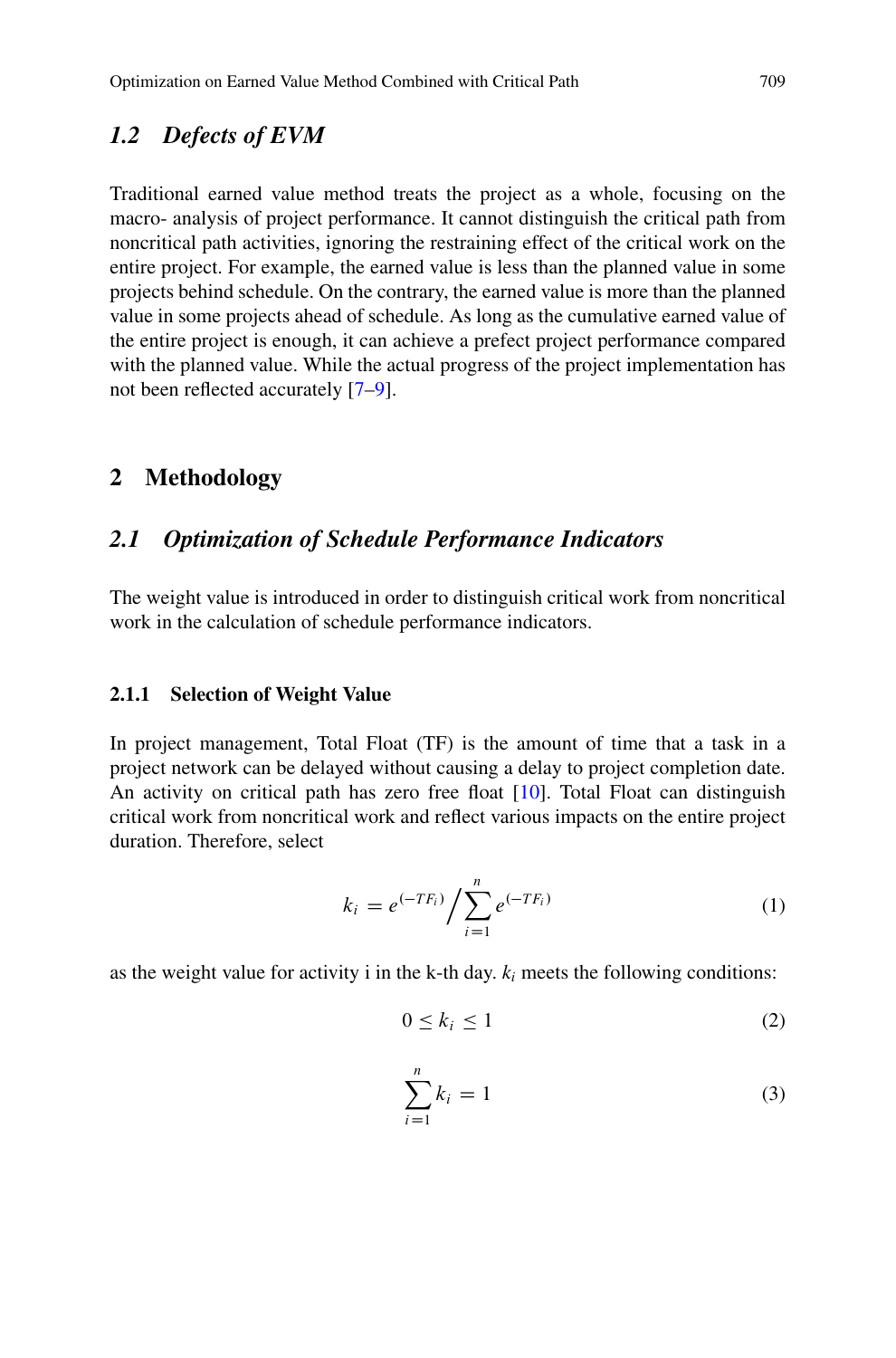#### **2.1.2 Schedule Performance Indicators Modified**

Planned Value of activity i in the k-th day with weight

$$
PV_{k_i} = PV_i \times k_i \tag{4}
$$

Planned Value of all activities in the k-th day with weight

$$
PV_k = \sum_i PV_{k_i} \tag{5}
$$

Earned Value of activity i in the k-th day with weight

$$
EV_{k_i} = EV_i \times k_i \tag{6}
$$

Earned Value of all activities in the k-th day with weight

$$
EV_k = \sum_i EV_{k_i} \tag{7}
$$

Schedule Variance in the k-th day with weight value

$$
SV_k = EV_k - PV_k \tag{8}
$$

Schedule Performance Index in the k-th day with weight [\[11\]](#page-7-8)

$$
SPI_k = EV_k / PV_k \tag{9}
$$

#### **2.1.3 Steps of Earned Value Analysis with Weight**

- Step 1:  $TF_i$  of work i is calculated according to the network diagram. And identify key work on critical path.
- Step 2: The weight value for activity is calculated.
- Step 3: Calculate Planned Value of activity i in the k-th day with weight  $PV_{k_i}$ . Then Planned Value of all activities in the k-th day with weight  $PV_k$  is also obtained.
- Step 4: Calculate Earned Value of activity i in the k-th day with weight  $EV_{k_i}$ . Then Earned Value of all activities in the k-th day with weight  $EV_k$  is also obtained.
- Step 5: Calculate Schedule Variance in the k-th day with weight value  $SV_k$  and Schedule Performance Index in the k-th day with weight *SPIk* according the figures above.

Step 6: Analysis and gives the results of the evaluation of the project.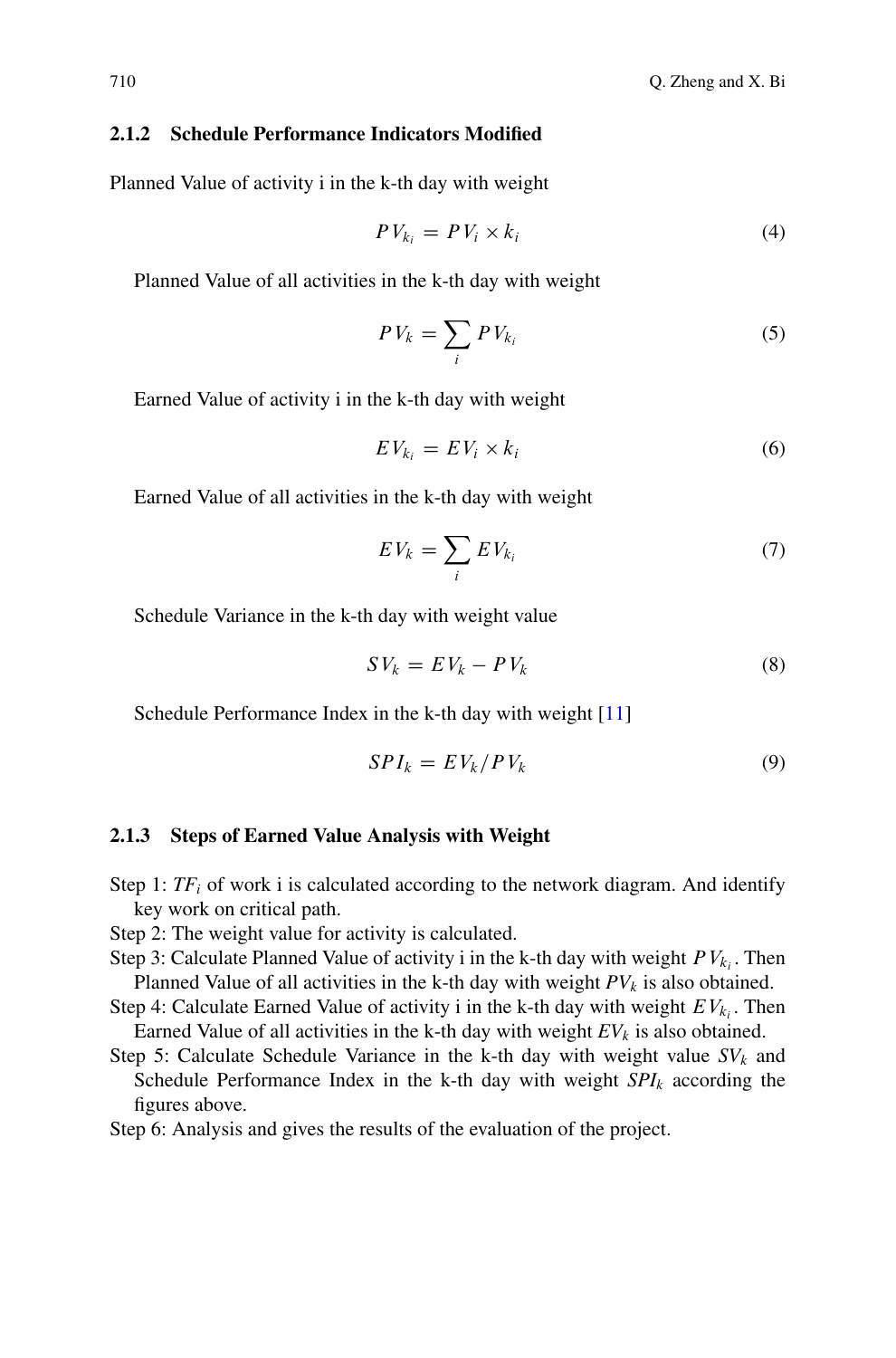#### **2.1.4 Earned Value Analysis Based on CPM**

Schedule performance indicators modified show the difference between the critical path and noncritical path. Schedule performance on critical path can be measured. The strategy used is to assume two parameters:  $PV_{cp}$  (Planned Value on critical path) and  $EV_{cn}$  (Earned Value on critical path).

Schedule Variance on critical path

$$
SV_{cp} = EV_{cp} - PV_{cp}
$$
\n<sup>(10)</sup>

Schedule Performance Index on critical path

$$
SPI_{cp} = EV_{cp}/PV_{cp}
$$
 (11)

SV and SPI on the entire project can be compared with  $SV_{cp}$  and  $SPI_{cp}$  on the critical path, which will determine schedule status on the critical path. These conditions can be divided into four types [\[12,](#page-7-9) [13\]](#page-7-10):

1.  $SV < 0, SV_{cn} < 0$ 

The work on the entire project and the critical path are behind schedule. It is high time to take certain measures to accelerate the implementation of activities on critical path and make sure whether activities on noncritical path can been completed in a given time period. If the deviation is not enough to cause a delay to project completion date, it is not necessary to take measures. Otherwise, there is a need to speed up the construction on noncritical paths and get schedule.

2.  $SV < 0, SV_{cp} > 0$ 

On the whole, the progress of the project will be delayed. But the work on critical path is ahead of schedule. Add more resources on noncritical paths and expedite the construction. It is necessary to avoid noncritical path convert into critical path.

3.  $SV > 0$ ,  $SV_{cp} > 0$ 

The work on the entire project and the critical path actually performed are more than the work scheduled. The project can be fulfilled ahead of schedule. But it cannot be achieved at the expense of cost. It will affect the completion of future work, if the cost is too high.

4. 
$$
SV > 0
$$
,  $SV_{cp} > 0$ 

On the surface, the project is ahead of scheduled, while it is behind schedule in fact. Because the work on critical path is not completed in a given time period. The efficiency of the work packages on critical path should be improved and resources distribution should be optimized appropriately.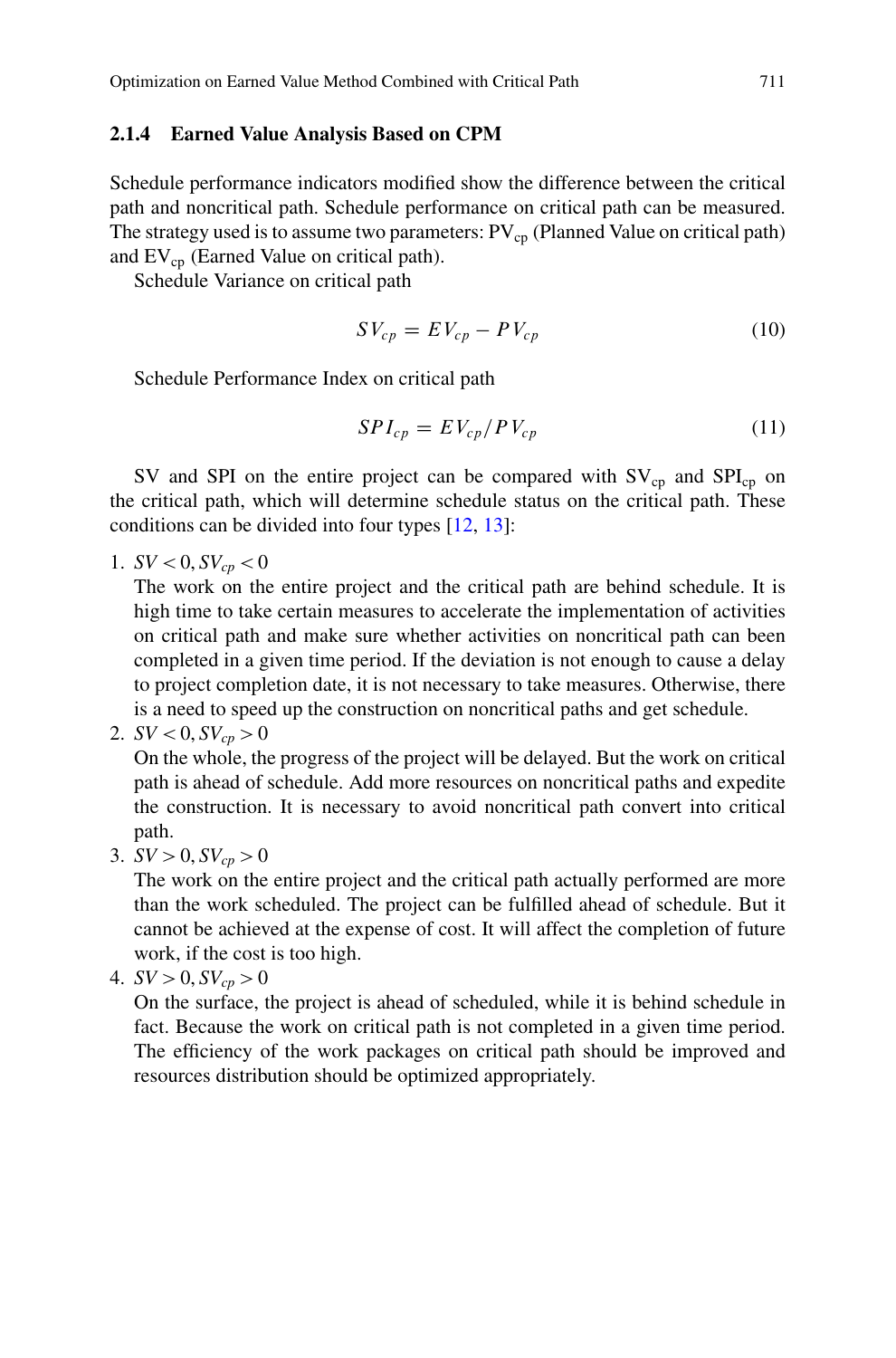# **3 Application and Results**

A project includes seven tasks: A, B, C, D, E, F, G. The network planning is showed in Fig. [1.](#page-5-0) The completion duration of the project planned is 22 weeks and project performance is monitored every week. EV, PV and SV of all work are measured in dollars. It is obvious that A-B-C-F-G is on the critical path. On the 7th week, all activities are assessed and the progress and costs related are shown in Table [1.](#page-1-0)

Performance Index figures in Table [3](#page-5-1) can be calculated from Table [4.](#page-5-2)

We now have a clearer picture of the actual status of the work. In the following 7 weeks, task A, B, D have been fully completed. 25 % percentage of C and 60 % percentage of E have been accomplished. Task F and G have not started.



<span id="page-5-0"></span>**Fig. 1** The network planning of a project

<span id="page-5-1"></span>**Table 3** Summary of work schedule and performed

| Task | PV  | EV  | Planed work/% | Actual work/% |  |  |
|------|-----|-----|---------------|---------------|--|--|
| A    | 90  | 110 | 100           | 100           |  |  |
| B    | 100 | 100 | 100           | 100           |  |  |
| C    | 70  | 0   | 25            |               |  |  |
| D    | 100 | 120 | 100           | 100           |  |  |
| Е    | 80  | 140 | 60            | 100           |  |  |
| F    | 120 | 0   |               | 0             |  |  |
| G    | 150 |     |               |               |  |  |

**Table 4** EV schedule analysis

<span id="page-5-2"></span>

| Task | Duration      | TF | Weight/ $%$ | $PV_i$ | EVi      | $PV_{ki}$ | $EV_{ki}$ |
|------|---------------|----|-------------|--------|----------|-----------|-----------|
| A    |               |    | 26.77       | 90     | 90       | 24.10     | 24.10     |
| B    | $\mathcal{R}$ |    | 26.77       | 100    | 100      | 26.77     | 26.77     |
| C    |               |    | 26.77       | 17.50  | $\theta$ | 4.68      | $\Omega$  |
| D    |               |    | 9.85        | 100    | 100      | 9.85      | 9.85      |
| E    |               |    | 9.85        | 48     | 80       | 4.73      | 7.88      |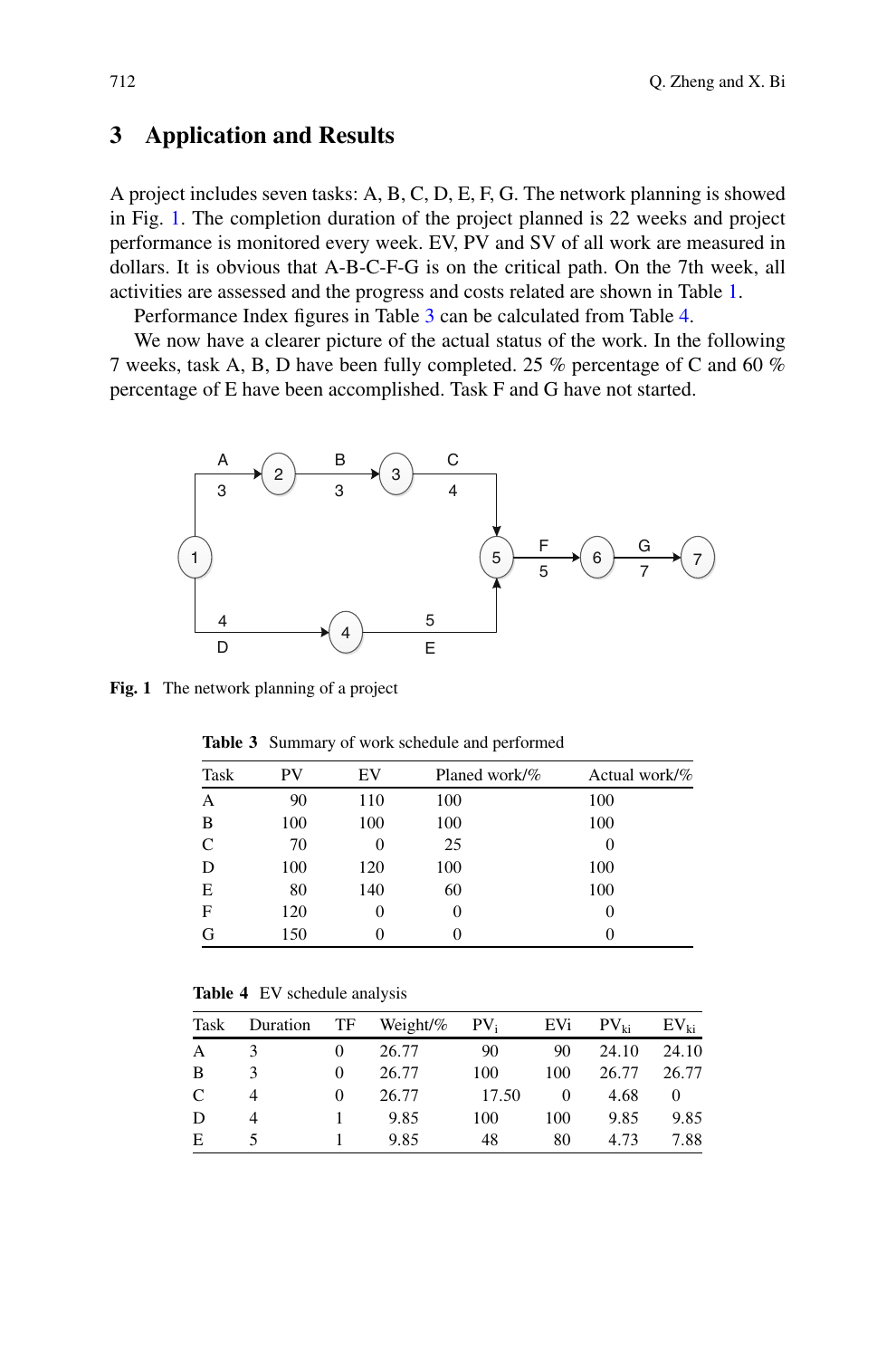The results gained by earned value method are as follows:

$$
PV = 355.5 \quad EV = 370
$$

$$
SV = EV - PV = 14.5
$$

The whole project is ahead of schedule because  $SV > 0$ . The figures gained by earned value method with weight value are as follows:

$$
PV_k = 70.13 \quad EV_k = 68.6
$$
  

$$
SV_k = EV_k - PV_k = -15.3
$$

The whole project is behind schedule because  $SV_k < 0$ .

Thus completely opposite results are drawn by different ways. In order to get the reasons, we continue do schedule performance analysis based on critical path. Some schedule performance indicators on critical path are calculated.

$$
PV_{sp} = 207.5 \tEV_{sp} = 190
$$
  

$$
SV_{sp} = EV_{sp} - PV_{sp} = -17.5
$$

The work on critical path is behind schedule because  $SV_{sp} < 0$ .

It can be concluded that the project is ahead of scheduled on the surface, while it is behind schedule in fact. Because work E on the noncritical path actually performed is more than the work scheduled, while work C is on the contrary. The reason that E can be in advance is a significant increase in cost. Work D is completed timely which is also a reason for the added cost. So it is time to take certain measures to accelerate the implementation of activities on critical path. For example, we can increase the equipment and personnel inputs rapidly, take the advanced technical measures and dispatch resources appropriately, and so on. Meantime, the cost inputs on noncritical work packages should be controlled in case of increase in cost deviation [\[14–](#page-8-0)[16\]](#page-8-1).

#### **4 Discussion**

Schedule performance indicators including SV and SPI are measured by cost, not by time. This method is not intuitive, and it is also difficult to operate. Thus, it is necessary to do further research to optimize Schedule performance indicators.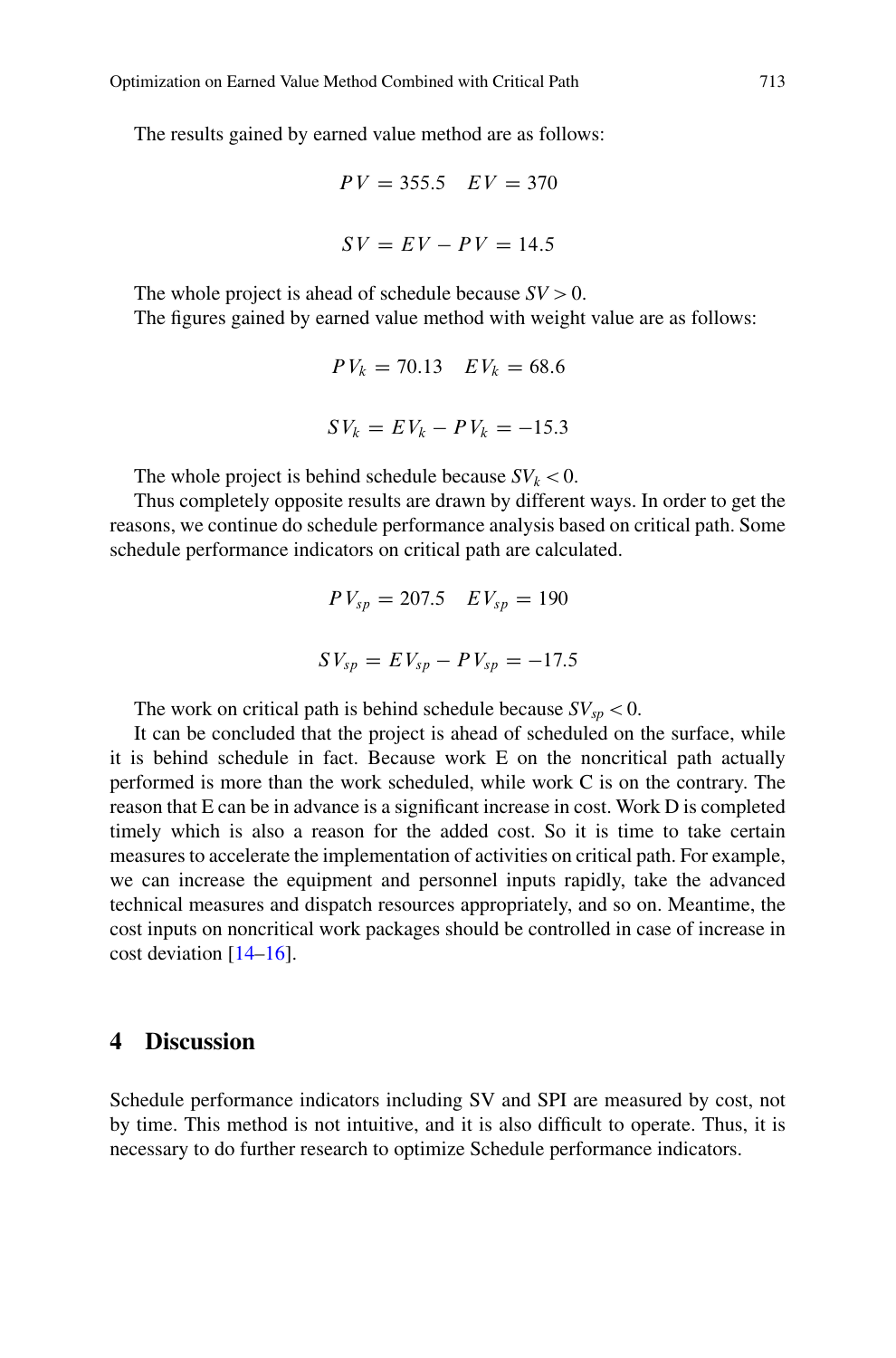## **5 Conclusion**

Therefore, Earned Value Method is a better method of program management. It is an "early warning" program management tool that enables managers to identify and control problems before they become insurmountable. But we cannot gain accurate information about the project based on the overall analysis and evaluation of project by traditional earned value method. We can optimize schedule performance indicators by introducing weight value in order to distinguish critical work from noncritical work. Then we can do schedule performance analysis based on critical path. It can show project progress objectively and accurately and allow us take timely measures to correct deviations. It also provides a basic point of reference for schedule measurement of project and allows projects to be managed on time and on budget.

### **References**

- <span id="page-7-0"></span>1. Fleming QW, Koppelman JM (2010) Earned value project management [M]. Project Management Institute, Newton Square, pp 123–125
- <span id="page-7-1"></span>2. Fang Xiyuan, Zhou Yirong (2010) Project management [M]. China Machine Press, Beijing, pp 320–330
- <span id="page-7-2"></span>3. Lipke W, Zwikael O, Henderson K (2009) Prediction of project outcome: the application of statistical methods to earned value management and earned schedule performance indexes. Int J Proj Manage 27(4):400–407
- <span id="page-7-3"></span>4. Kerzner H (2010) Project management: a systems approach to planning, scheduling, and controlling [M], New York, pp 655–670
- 5. Project Management Institute (2000) A guide to project management body of knowledge [M]. PMI, Delaware, pp 87–95
- <span id="page-7-4"></span>6. Ding Shizhao (2004) Construction project management [M]. China Building Industry Press, Beijing, pp 39–41
- <span id="page-7-5"></span>7. de Vandevoor S, Vanhoucke M (2006) A comparison of different project duration forecasting methods using earned value metrics. Int J Proj Manage 24(4):289–302
- 8. Zhao Feng (2007) Optimization of earned value analysis based on the critical path (in Chinese). Ind Technol Econ 26(6):59–63
- <span id="page-7-6"></span>9. Christensen DS (1998) The costs and benefits of the earned value management process. Acquis Rev Q 28(5):79–85
- <span id="page-7-7"></span>10. Ding Baofeng, Zhang Hongguo (2006) The improvement of earned value analysis in schedule measurement method (in Chinese). Info Technol 30(2):14–16
- <span id="page-7-8"></span>11. Zhong Shuheng (2011) Earned value analysis improvements in project management (in Chinese). Coal Eng 58(10):136–137
- <span id="page-7-9"></span>12. Mu Guangyu, Li Li, Zhang Wenxiao, Gao Guodong (2011) Research on the progress management in shipbuilding project based on CPM and earned value method (in Chinese). Sci Technol Manage Res 31(7):206–208
- <span id="page-7-10"></span>13. Sheng Xinjiang (2006) Earned value method with the critical path (in Chinese). Technoecon Manage Res 27(1):49–51